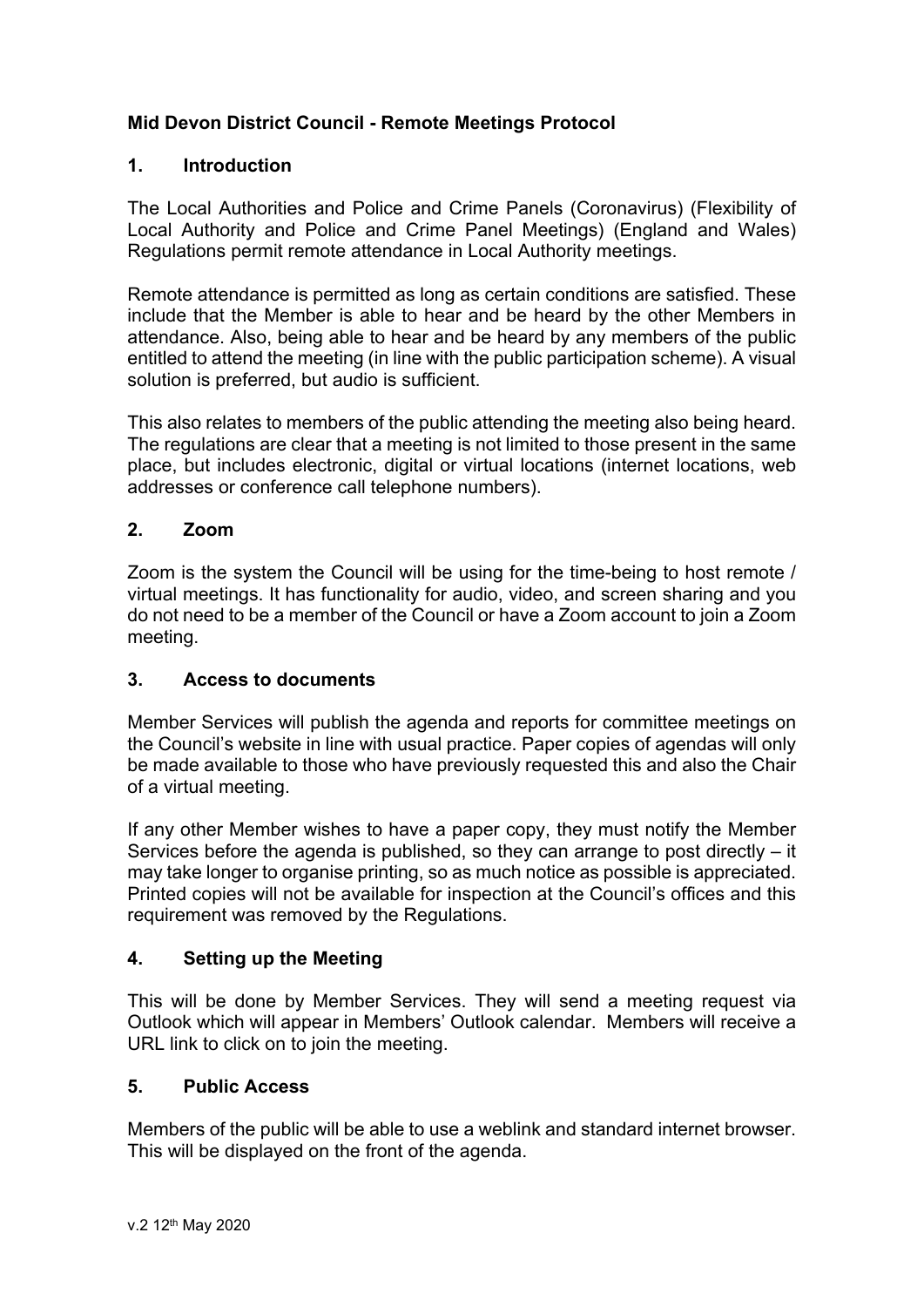# **6. Joining the Meeting**

Councillors must join the meeting early (i.e. at least five minutes before the scheduled start time) in order to avoid disrupting or delaying the meeting. Councillors should remember that they may be visible and heard by others, including the public, during this time.

# **7. Starting the Meeting**

At the start of the meeting, the Member Services Officer will check all required attendees are present (viewing the participant list) and that there is a quorum. If there is no quorum, the meeting will be adjourned. This applies if, during the meeting, it becomes inquorate for whatever reason.

The Chair will remind all Members, Officers and the Public that **all microphones will be automatically muted,** unless and until they are speaking. This prevents background noise, coughing etc. which is intrusive and disruptive during the meeting. The Hosting Officer will enforce this and will be able to turn off participant mics when they are not in use. Members would then need to turn their microphones back on when they wish to speak.

# **8. Public Participation**

Participation by members of the public will continue in line with the Council's current arrangements as far as is practicable. However, to ensure that the meeting runs smoothly and that no member of the public is missed, all those who wish to speak must register **by 4pm on the day before the meeting**. They should email their full name to [Committee@middevon.gov.uk](mailto:Committee@middevon.gov.uk). If they wish to circulate their question in advance, that would be helpful.

At public question time, the Chair will invite the public by name to speak at the appropriate time. At that point, all public microphones will be enabled. This means that, to avoid private conversations being overheard, no member of the public should speak until it is their turn and they should then refrain from speaking until the end of public question time, when all microphones will be muted again. In the normal way, the public should state their full name, the agenda item they wish to speak to **before** they proceed with their question.

Unless they have registered, a member of the public will not be called to speak.

If a member of the public wishes to ask a question but cannot attend the meeting for whatever reason, there is nothing to prevent them from emailing members of the Committee with their question, views or concern in advance. However, if they do so, it would be helpful if a copy could be sent to [Committee@middevon.gov.uk](mailto:Committee@middevon.gov.uk) as well.

## **9. Declaration of Interests**

Councillors should declare their interests in the usual way. A councillor with a disclosable pecuniary interest is required to the leave the room. For remote meetings, this means that they will be moved to a break-out room for the duration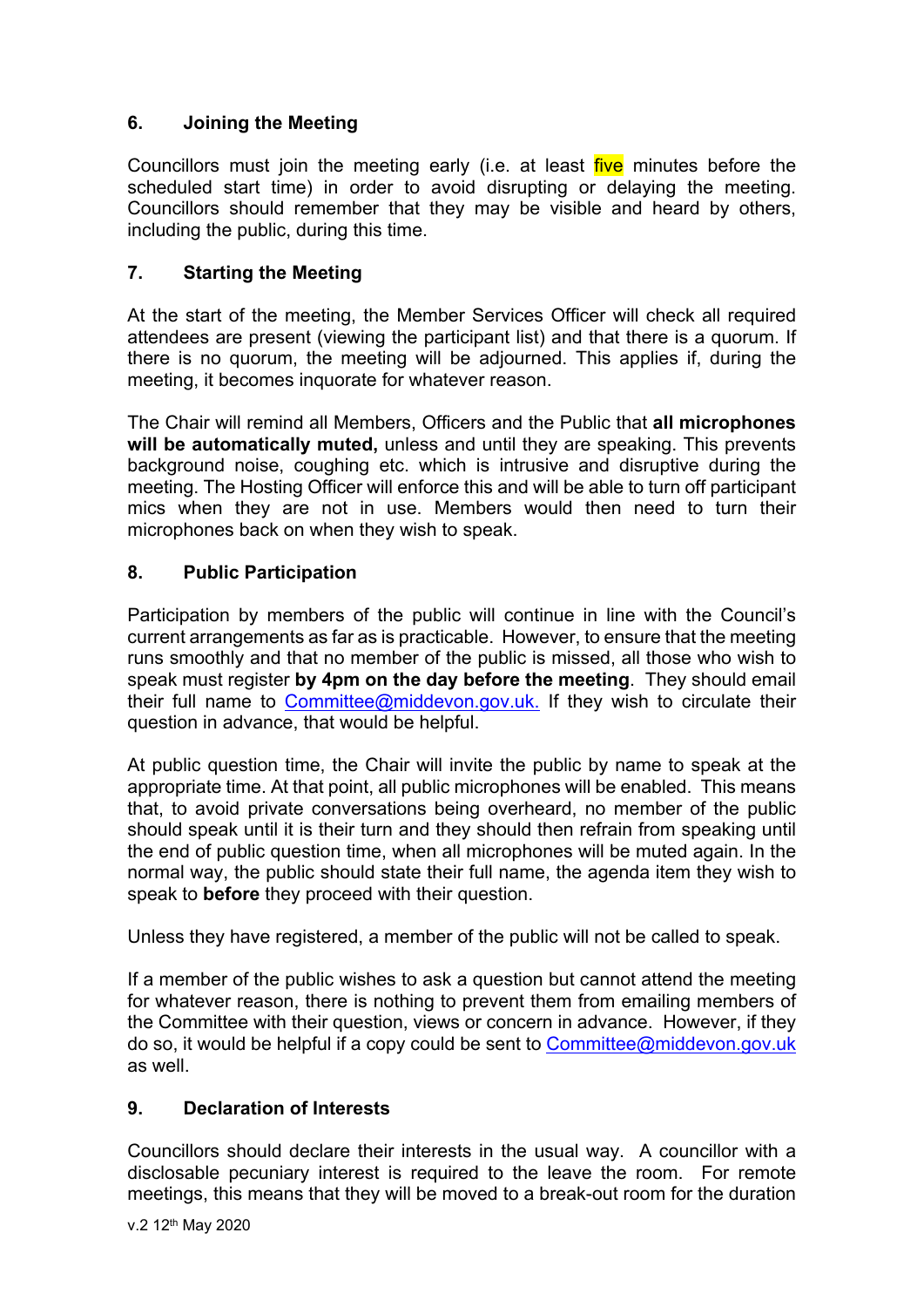of this item and will only be invited back into the meeting when discussion on the relevant item has finished.

## **10. The Meeting and Debate**

The Council will not be using the Chat function.

The Chair will call each member of the Committee to speak - the Chair can choose to do this either by calling (i) each member in turn and continuing in this way until no member has anything more to add, or (ii) only those members who indicate a wish to speak using the 'raise hand' function within Zoom. This choice will be left entirely to the Chair's discretion depending on how they wish to manage the meeting and how comfortable they are using the one or the other approach.

Members are discouraged from physically raising their hand in the video to indicate a wish to speak – it can be distracting and easily missed/misinterpreted. No decision or outcome will be invalidated by a failure of the Chair to call a member to speak – the remote management of meetings is intensive and it is reasonable to expect that some requests will be inadvertently missed from time to time.

When referring to reports or making specific comments, Councillors should refer to the report and page number, so that all Members of the Committee have a clear understanding of what is being discussed at all times.

### **11. Voting**

On a recommendation or motion being put to the vote, the Chair (or the Member Services Officer) will go round the virtual room and ask each member entitled to vote to say whether they are for or against or whether they abstain. The Member Services Officer will announce the numerical result of the vote.

#### **12. Meeting Etiquette Reminder**

- Mute your microphone you will still be able to hear what is being said.
- Only speak when invited to do so by the Chair.
- Speak clearly and please state your name each time you speak
- If you're referring to a specific page, mention the page number.

## **13. Part 2 Reports and Debate**

There are times when council meetings are not open to the public, when confidential, or "exempt" issues – as defined in Schedule 12A of the Local Government Act 1972 – are under consideration. It is important to ensure that there are no members of the public at remote locations able to hear or see the proceedings during such meetings.

Any Councillor in remote attendance must ensure that there is no other person present – a failure to do so could be in breach of the Council's Code of Conduct.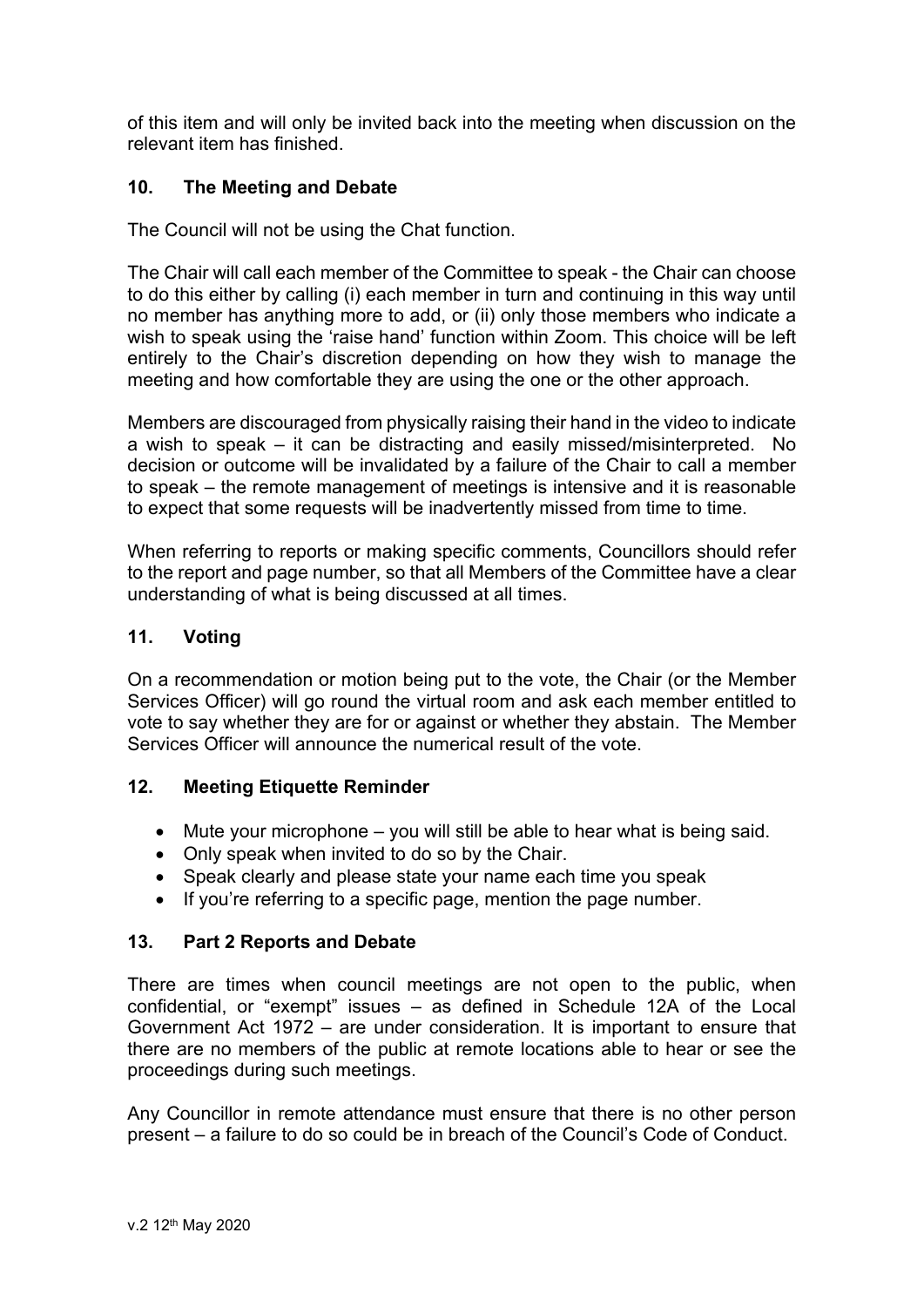If there are members of the public and press listening to the open part of the meeting, then the Member Services Officer will, at the appropriate time, remove them to a break-out room for the duration of that item. They can then be invited back in when the business returns to Part 1.

Please turn off smart speakers such as Amazon Echo (Alexa), Google Home or smart music devices. These could inadvertently record phone or video conversations, which would not be appropriate during the consideration of confidential items.

### **14. Interpretation of standing orders**

Where the Chair is required to interpret the Council's Constitution and procedural rules in light of the requirements of remote participation, they may take advice from the Member Services Officer or Monitoring Officer prior to making a ruling. However, the Chair's decision shall be final.

### **15. Disorderly Conduct by Members**

If a Member behaves in the manner as outlined in the Constitution (persistently ignoring or disrobing the ruling of the Chair or behaving irregularly, improperly or offensively or deliberately obstructs the business of the meeting), any other Member may move 'That the member named be not further heard' which, if seconded, must be put to the vote without discussion.

If the same behaviour persists and a Motion is approved 'that the member named do leave the meeting', then they will be removed as a participant by the Member Services Officer.

## **16. Disturbance from Members of the Public**

If any member of the public interrupts a meeting the Chair will warn them accordingly. If that person continues to interrupt or disrupt proceedings the Chair will ask the Member Services Officer to remove them as a participant from the meeting.

#### **17. After the meeting**

Please ensure you leave the meeting promptly by clicking on the red phone button to hang up.

#### **18. Technical issues**

In the event that the Chair, the Hosting Officer or the Member Services Officer identifies a problem with the systems from the Council's side, the Chair should declare a recess while the fault is addressed. If it is not possible to address the fault and the meeting becomes inquorate through this fault, the meeting will be adjourned until such time as it can be reconvened.